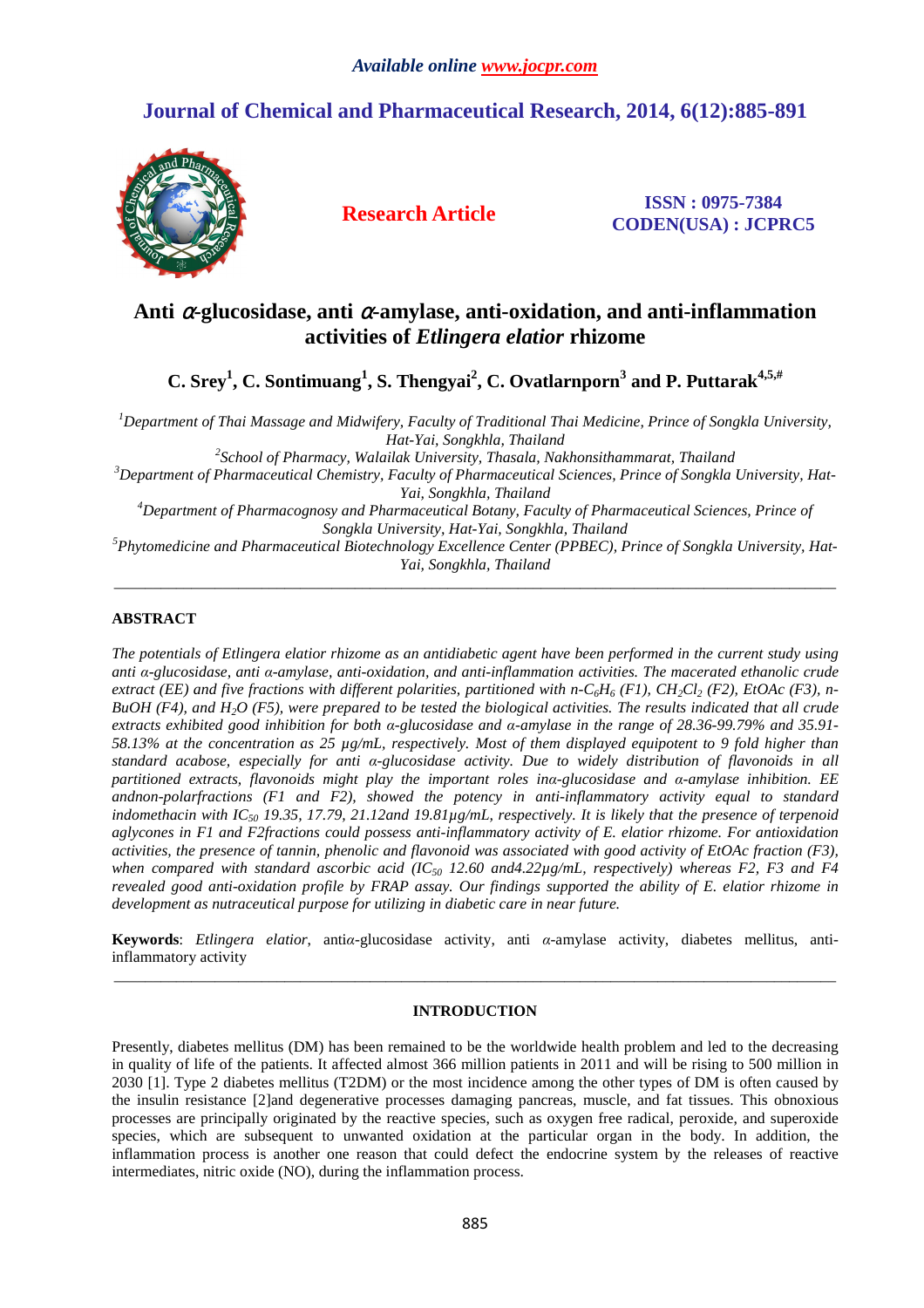*α*-Glucosidase and *α*-amylase are digestive enzymes which catalyzed the breaking down carbohydrates or polysaccharides to monosaccharides [3]. The blockage these enzymes can delay the carbohydrate digestion and provide lower absorbable sugars after meals and lead to lower glucose uptakes and blood sugars [4,5]. This becomes an attraction as the therapeutic option for DM combat.

*\_\_\_\_\_\_\_\_\_\_\_\_\_\_\_\_\_\_\_\_\_\_\_\_\_\_\_\_\_\_\_\_\_\_\_\_\_\_\_\_\_\_\_\_\_\_\_\_\_\_\_\_\_\_\_\_\_\_\_\_\_\_\_\_\_\_\_\_\_\_\_\_\_\_\_\_\_\_*

*Etlingera elatior* is belonging to the family Zingiberaceae and widely grows in tropical area [6]. In tropical countries, *E. elatior* is often used as the food ingredients and as traditional medicines for DM, earache, cleaning wounds and post-partum women<sup>[6]</sup>. There were several reports determining the antidiabetic activity of *E. elatior* usually from leaves, however, of *E. elatior* rhizome have not been determined to date.

Due to the incurability of DM, the primary therapeutic successes in DM care involve the prevention in the occurrences of the vascular complications. Rather than the uses of potent antidiabetic drugs, the dietary is important as well in controlling the blood sugar level and reducing the complications. Therefore, in this study, we aim to investigate the anti *α*-glucosidase, anti *α*-amylase, anti-inflammation, antioxidant activities to evaluate the potentials of *E. elatior* rhizome to be developed in nutraceutical world.

#### **EXPERIMENTAL SECTION**

### **1. Chemicals**

The solvents for extractions, hexane  $(n-C<sub>6</sub>H<sub>4</sub>)$ , dichloromethane (CH<sub>2</sub>Cl<sub>2</sub>), ethyl acetate (EtOAc), buthanol (*n*-BuOH) methanol (MeOH), chloroform (CHCl<sub>3</sub>) and ethanol (EtOH) were purchased from Labscan Asia co., Thailand. Biological activities testing were performed using α-glucosidase and *p*-nitrophenyl-α-D-glucopyranoside from Sisco Research Laboratories Pvt. Ltd., India. Standard acarbose, α-amylase and starch azure were purchased from Sigma, Sigma-Aldrich, Germany. Lipopolysaccharide (LPS) from Escherichia coli, RPMI-1640 medium, 3- (4,5-dimethyl-2-thiazolyl)-2,5-diphenyl-2H-tetrazolium bromide (MTT), standard indomethacin, phosphate buffer saline (PBS), dimethyl sulfoxide (DMSO), Tween 80, 2,2-diphenyl-1-picrylhydrazyl (DPPH), standard ascorbic acid, quercetin, potassium ferricyanide, trichloroacetic acid, ferric chloride, sodium hydroxide, concentrated sulphuric acid, Dragendroff reagent and hydrogen chloride were purchased from Sigma Aldrich (Sigma Aldrich, USA). Fetal calf serum (FCS) was from Gibco (Invitrogen, California, USA). Penicillin-streptomycin was from Invitrogen (Invitrogen, California, USA). 96-Well microplates were obtained from Nunc (Nunc, Birkrød, Denmark).

#### **2.Plant materials**

The rhizomes of *E. elatior* were collected from Songkhla province, Thailand in 2014 and were identified by the plant taxonomist, Dr. Oratai Neamsuvan. Voucher specimen has been deposited at the Faculty of Traditional Thai Medicine, Prince of Songkla University. The plant materials were cleaned with tap water to remove soil and other contaminants, sliced into smaller pieces, and then dried by hot-air oven for 48 hours at 50ºC. Dried plants were grinded to be fine powder and kept at 4ºC in the refrigerator until uses.

#### **3. Crude extract preparation**

2,600 g of rhizome powder were macerated using ethanolfor 48 hours. After collecting the filtrate, this ethanolic macerate was evaporated at 45ºC under reduced pressure to obtain ethanolic crude extract. Macerations were repeated in triplicates and all extracts were combined to give 127.33 g of ethanolic crude extract (EE). Aliquots of this crude extract (120 g) wereinitially dissolved with 10% aqueous MeOH and then proceed the sequential partition using several solvents including *n*-C<sub>6</sub>H<sub>6</sub>, CH<sub>2</sub>Cl<sub>2</sub>, EtOAc, *n*-BuOH, and H<sub>2</sub>O to finally obtain five fractions (F1-F5), respectively. All of them were used to determine their biological activities and phytochemical screening.

#### **4.Biological activities testing**

#### **4.1.** <sup>α</sup>**-amylase inhibitory activity**

 $\alpha$ -Amylase inhibitory activity was determined by the modified method of Gao and Kawabata (2005) and Hansawasdi et al. (2000)[7,8]. Two mg of starch azure, as enzyme substrate, were dissolved by boiling in 0.2 mL of 0.05 M Tris-HCl buffer (pH 6.9) containing 0.01 M CaCl<sub>2</sub> at 100°C for 10 min. The mixture was then cooled down to 50 ºC in 5 min and followed by pre-incubation at 37ºC for 5 min prior to further steps. The sample to be tested, approximately 2 mg, was prepared by dissolving in the mixture of 1 mL of DMSO and 0.1 mL of porcine pancreas  $\alpha$ -amylase (1.6 unit/mL) in 20 mM phosphate buffer (pH 6.9) containing 6.7 mM NaCl solution. The reaction was initiated after mixing both substrate and enzyme containing extract solutions and it was allowed to incubate at 37ºC for 10 min. Finally, the chemical reaction was quenched by adding 0.5 mL of 50% acetic acid and the quenched reaction-mixture was centrifuged at 3000 rpm at 4ºC for 5 min. The absorbance of the resulting supernatant at 595 nm was measured. The % inhibition was calculated by following equation;

Inhibition (%) = 
$$
[(A-B) / (A)] \times 100;
$$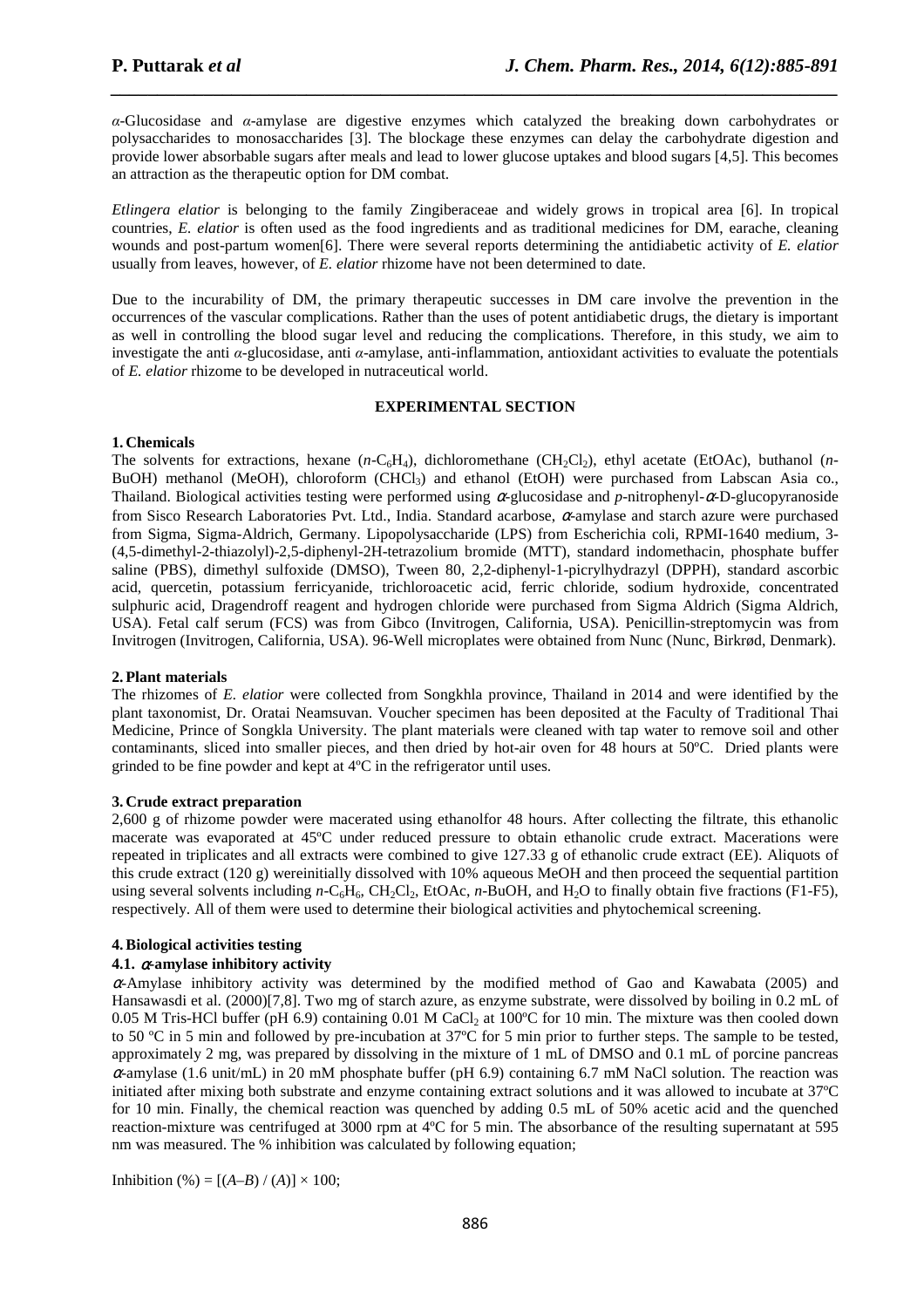Where *A* and *B* are the absorbance of negative control and sample, respectively.

The negative and positive controls were conducted using DMSO and acarbose, respectively.

### **4.2.** <sup>α</sup>**-glucosidase inhibitory activity**

α-Glucosidase inhibitory activities were performed by the modified method of Kumar et al. (2013)[9]. 50 μL of sample solution in DMSO was mixed with 50 µL of  $\alpha$ -glucosidase solution (0.57 unit/mL) in 50 mM phosphate buffer (pH 6.9). After pre-incubation at 37ºC for 10 min, this mixture was added by 50 µL of 5mM*p*-nitrophenyl-α-D-glucopyranoside in phosphate buffer (pH 6.9) and continuing the incubation at  $37^{\circ}$ C for 20 min. The reaction was quenched by adding of 50 µL of 1 M Na<sub>2</sub>CO<sub>3</sub> solution. The absorbance of the final solution was measured at 405 nm. The % inhibition was calculated based on the following equation ( $n = 4$ ).

*\_\_\_\_\_\_\_\_\_\_\_\_\_\_\_\_\_\_\_\_\_\_\_\_\_\_\_\_\_\_\_\_\_\_\_\_\_\_\_\_\_\_\_\_\_\_\_\_\_\_\_\_\_\_\_\_\_\_\_\_\_\_\_\_\_\_\_\_\_\_\_\_\_\_\_\_\_\_*

Inhibition (%) =  $[(A-B)/(A)] \times 100$ ;

Where *A* and*B* are the absorbance of negative control and sample, respectively.

The negative and positive controls were conducted using DMSO and acarbose, respectively.

#### **4.3. DPPH radical scavenging assay**

1,1-diphenyl-2-picrylhydrazyl (DPPH) radical scavenging activities of extracts were determined by the modified methods of Brand-Williams et al. (1995)[10]. Briefly, 170 µL of 24% w/v DPPH solution was mixed with 30 µL of tested sample solution in DMSO. The mixture was allowed to stand at room temperature for 30 min with avoiding from light and was followed by the measurement of the absorbance at 515 nm (MeOH as blank and ascorbic acid as positive control). The % inhibition was calculated by following equation;

Inhibition (%) =  $[(A-B)/(A)] \times 100$ ;

Where *A* and*B* are the absorbance of negative control and sample, respectively.

IC<sub>50</sub> were determined from the graph plotted between % inhibitions against sample concentrations (n = 4).

#### **4.4. Ferric reducing antioxidant power (FRAP) assay**

The reducing antioxidant power of samples were carried out by the modified method of Yildirim et al. (2001)[11]. Briefly, 200 µL of sample (250 µg/mL) were mixed with 500 µL of 0.2 M phosphate buffer (pH 6.6) and 500 µL of 1% w/v potassium ferric cyanide. The mixture was place in the incubator at  $50^{\circ}$ C for 30 min and followed by the addition of 500  $\mu$ L of 10% w/v trichloroacetic acid. After the centrifugation at 3000 rpm for 30 min, 600  $\mu$ L of the supernatant were taken to mix with 600 µL of distilled water and 120 µL of 0.1% w/v of FeCl<sub>3</sub>. The resulting mixture was measured at 700 nm. Reducing antioxidant power of tested samples were expressed as quercetin equivalents (mg quercetin/g sample).

#### **4.5. Nitric oxide inhibitory activity**

Inhibition the NO production in murine macrophage-like cell-line, RAW264.7 was evaluated by the method of Sudsai et al. (2014)[12].Cells were cultured in culture flask at 37°C with a humidified atmosphere containing 5%  $CO<sub>2</sub>$  using RPMI medium supplemented with 0.1% NaHCO<sub>3</sub>, 2 mM glutamine, penicillin G (100 units/mL), streptomycin (100 µg/mL), and 10% FCS as culture medium. Cells were then harvested with trypsin-EDTA and suspended in a fresh medium. The cells were seeded in 96-well plates with  $1\times10^5$  cells/well and allowed to adhere the bottom of well in the incubator. After 1 hour incubation, the medium was replaced by a fresh medium containing 25 µg/mL of LPS and the test samples or indomethacin (standard drug) at various concentrations (1-100 µg/mL).After 24 hours, the supernatant (100 µL) were collected and reacted with Griess reagent (100 µL) for measuring the accumulation of nitrite in the supernatant. The reaction was measured by spectrophotometer (Power Wave X from Bio-Tex Inc) at 570 nm. The % inhibition was calculated based on the following equation and IC<sub>50</sub> were determined from the graph plotted between % inhibitions against sample concentrations ( $n = 4$ ).

Inhibition (%) =  $[(A - B) / (A - C)] \times 100$ 

Where *A*, *B*, and *C* are the absorbance of LPS solution, sample with LPS, and sample without LPS, respectively.

Cytotoxicity was also determined using the MTT colorimetric method. After 24 hours incubation with the test samples, MTT solution (10  $\mu$ L, 5 mg/mL in PBS) was added to the wells. After 2 hours incubation, the medium was removed, and isopropanol containing 0.04 M HCl was then added to dissolve the formazan production in the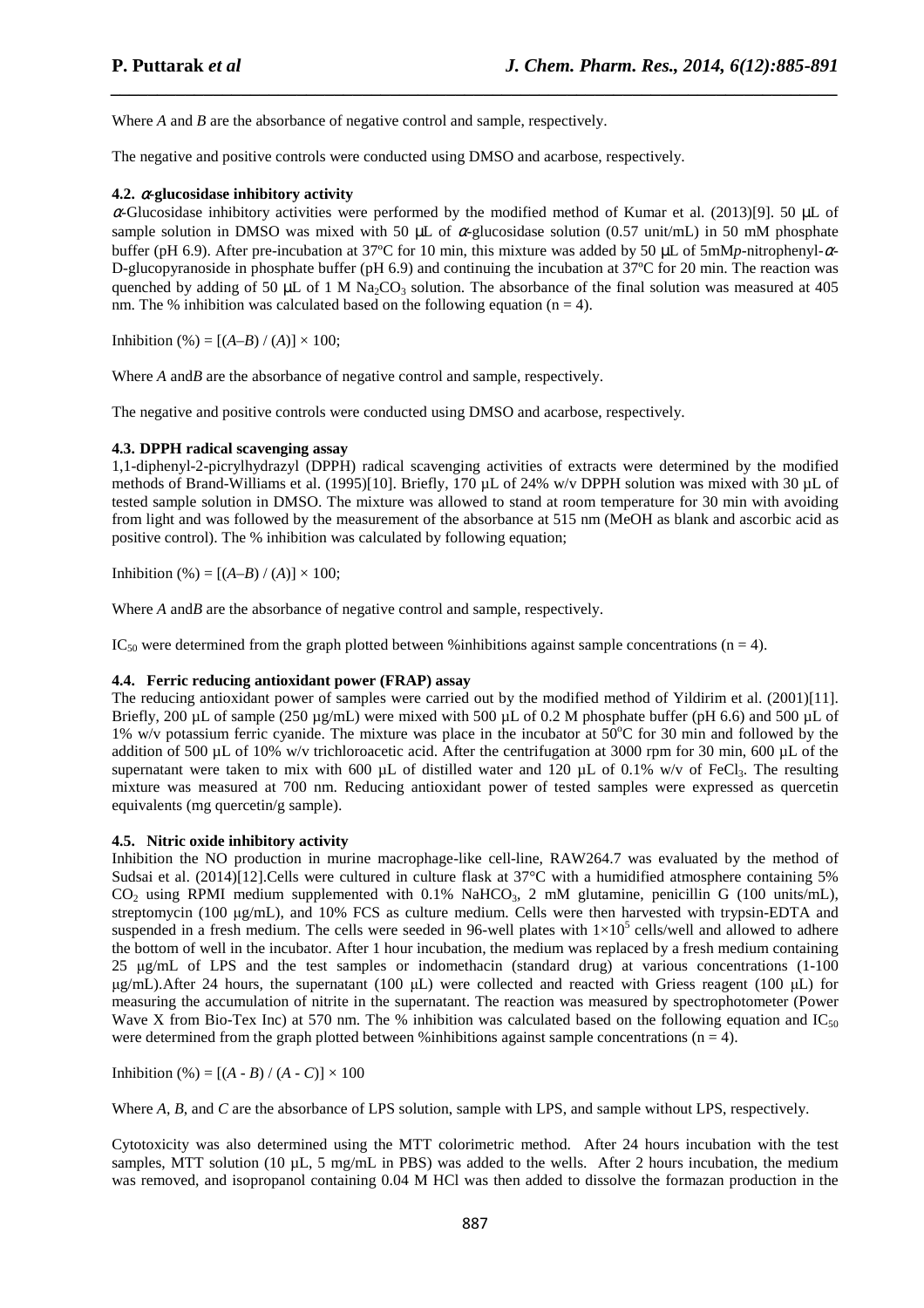cells. The optical density of the formazan solution was measured with a microplate reader at 570 nm. The test samples were considered to be cytotoxic when the optical density of the sample-treated group was less than 80% of that in the control (vehicle-treated) group.

*\_\_\_\_\_\_\_\_\_\_\_\_\_\_\_\_\_\_\_\_\_\_\_\_\_\_\_\_\_\_\_\_\_\_\_\_\_\_\_\_\_\_\_\_\_\_\_\_\_\_\_\_\_\_\_\_\_\_\_\_\_\_\_\_\_\_\_\_\_\_\_\_\_\_\_\_\_\_*

#### **5. Phytochemicals analysis**

Ethanolic crude extract of *E. elatior* rhizome was phytochemically screened for the possible secondary metabolite including tannins, phenolic compounds, flavonoids, terpenoids, and alkaloids by the modified method of standard procedures[13].

#### **5.1. Testing for tannins**

25 mg of each sample were boiled in 5 mL of distilled water and then the suspension was filtered through filter paper (Whatman No.1). By the addition of a few drops of 0.1% ferric chloride, the sample filtrate became brownish green or blue black, if tannin is present.

### **5.2. Testing for phenolic compounds**

25 mg of each sample in 2 mL of ethanol were mixed with a few drops of 5% ferric chloride solution. The presence of phenolic compounds could turn the solution to a bluish black color.

### **5.3. Testing for flavonoids**

25 mg of each samplein 2 mL of ethanol were mixed with a few drops of 10% NaOH solution and led the solution turning to yellow. By adding 1 mL of conc. H<sub>2</sub>SO<sub>4</sub>, flavonoid-containing samples were de-colorized.

#### **5.4. Testing for terpenoids**

25 mg of each sample in 2 mL of chloroform were prepared. A few drop of conc. sulphuric acid was added carefully to from the layer. Formation of reddish brown color interface at the boundary indicated the presence of terpenoids.

#### **5.5. Testing for alkaloids**

25 mg of each sample were suspended in 5 mL of 10% HCl solution with boiling for 15 min. Two mL of diluted ammonia solution ( $pH > 8$ ) was added after filtered the mixture solution through filter paper. The solution was then partitioned with 5 mL of chloroform. The part aqueous solution was collected and then mixed with 10 mL of acetic acid. The presence of alkaloids was determined by the reddish brown precipitate after a few drops of Dragendorff's reagent.

#### **6. Statistical treatment**

All results were expressed as mean $\pm$ S.D. The IC<sub>50</sub> values were calculated using the Microsoft Excel program. The comparison of the data was evaluated using one-way analysis of variance (ANOVA) using SPSS 16.0, followed by LSD.

#### **RESULTS AND DISCUSSION**

The powder of *E. elatior* rhizome was extracted by the maceration using ethanol to give 127.33 g of ethanolic crude extracts(EE; 4.76% dried weight). Of ethanolic crude extract, sequential partition was carried out to fractionate EE  $(120 \text{ g})$  into five fractions  $(F1-F5)$  to be different in the polarities. The weights, % yields, and physical appearances of each fraction were shown in Table 1.

The *α*-glucosidase and *α*-amylase inhibitory activities of all samples (EE and F1-F5) were demonstrated in Table 2. Interestingly, all tested samples at the concentration 25 µg/mL exhibited strong inhibition to *α*-glucosidase and more potent than acabose significantly. Their %inhibitions were in the range of 28-99% in which only F2 is lower than 80%. For *α*-amylase inhibitory activities, all tested sample, except F1displayed intermediate potency with by slightly higher than acabose significantly to block*α*-amylase activity where F2, F4, and F5 showed the % inhibitions more than 50%.

In DPPH radical scavenging assay, the activities as  $IC_{50}$  extracts were shown in Figure 1. F2-F4 could well scavenge the DPPH radical with IC<sub>50</sub>12.60, 24.77 and 26.61  $\mu$ g/mL, respectively as compare by ascorbic acid (IC<sub>50</sub>) 4.22µg/mL) while only F3exhibited most potent antioxidant capacity in FRAP assay with the highest quercetin equivalence (3.28 mg/g of quercetin) as shown in Figure 2.

Furthermore, the blockage of NO production of *E. elatior* rhizome extracts was also performed to determine the degree of anti-inflammation. Anti-inflammatory property of the extracts was compared with indomethacin as positive control. The results as % inhibition at any concentration and  $IC_{50}$  values were shown in Table 3. All crude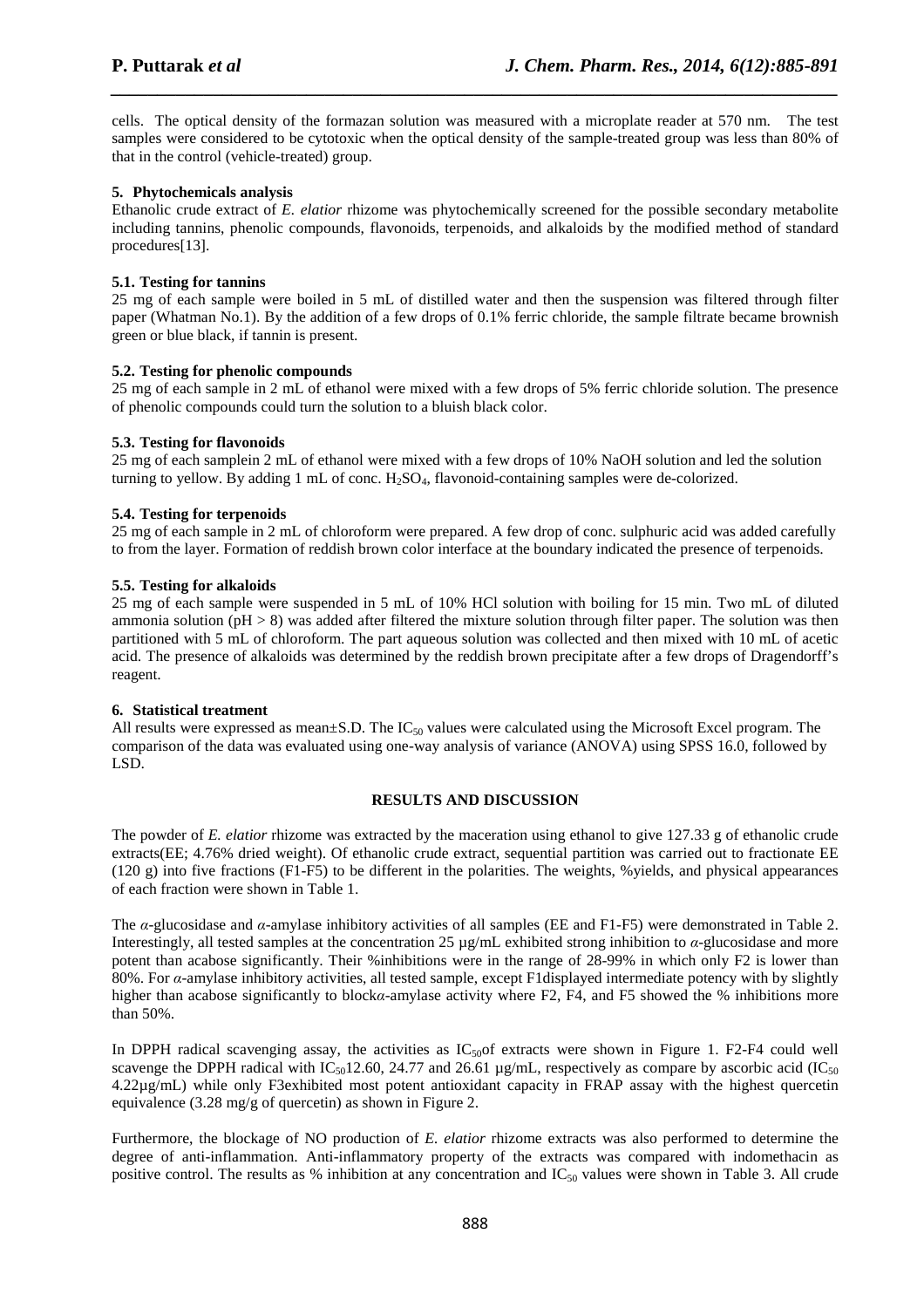extracts could suppress NO production in a dose-dependent manner without cytotoxic effect at the concentration up to 100  $\mu$ g/mL. The ethanolic crude extracts (EE) and the non-polar fractions (F1 and F2) illustrated satisfactory antiinflammatory activity with the potency equal to standard indomethacin, while the moderate to high polar extracts (F3-F5) showed the moderate activity.

*\_\_\_\_\_\_\_\_\_\_\_\_\_\_\_\_\_\_\_\_\_\_\_\_\_\_\_\_\_\_\_\_\_\_\_\_\_\_\_\_\_\_\_\_\_\_\_\_\_\_\_\_\_\_\_\_\_\_\_\_\_\_\_\_\_\_\_\_\_\_\_\_\_\_\_\_\_\_*

The phytochemical compositions of *E. elatior* rhizome were primarily screened. The general phytochemicals including tannins, phenolics, flavonoids, terpenoids and alkaloids in the crude extracts were evaluated in qualitative manner as showed in Table 4. Of ethanolic crude extracts prior to fractionation, it was comprised of tannins, phenolic compounds, flavonoids and terpenoids, but not alkaloids. When the fractionation was processed, flavonoids could distribute to all partitions. Tannin was absent in non-polar fraction (F1) and phenolic compound did notcontain in H2Ofraction (F5). Surprisingly, terpenoids werespread into both non-polar (F1 and F2) and polar fractions (F4). It was probable that the terpenoids as glycoside were present in F4.

With the comparision of all biological activities, flavonoids played the important role for antidiabetic activities and the terpenoid aglycone modulated anti-inflammatory activity of *E. elatior* rhizome. Tannin, phenolic and flavonoid compounds would associate with the strong anti-oxidation activities in EtOAc fraction (F3).The results confirmed the potential of Zingiberaceous plants for anti-inflammation and antioxidation [12,14,15,16].

| Table 1The amounts of each fraction and their physical appearances |  |  |  |  |  |
|--------------------------------------------------------------------|--|--|--|--|--|
|--------------------------------------------------------------------|--|--|--|--|--|

| <b>Sample</b>  | Weight (g) | $%$ Yield $(w/w)$ | <b>Physical appearance</b> |
|----------------|------------|-------------------|----------------------------|
| F <sub>1</sub> | 47.67      | 37.83 %           | dark brown, semisolid      |
| F2             | 6.60       | 5.24 %            | yellow-brown, solid        |
| F <sub>3</sub> | 4.01       | 3.18 %            | reddish-brown, solid       |
| F4             | 18.03      | 14.30 %           | light brown, solid         |
| F5             | 27.01      | 21.43 %           | brown, solid               |

**Table 2***α***-Glucosidase and** *α***-amylase inhibitory activities of crude extract and each fraction** 

|                | % Inhibition <sup>a</sup>     |                               |  |  |
|----------------|-------------------------------|-------------------------------|--|--|
| <b>Samples</b> | $\alpha$ -glucosidase         | $\alpha$ -amylase             |  |  |
| FF.            | $95.34 + 0.57$                | $45.39 \pm 3.34$              |  |  |
| F1             | $94.36 \pm 1.65$ <sup>*</sup> | $35.91 \pm 2.52$ <sup>*</sup> |  |  |
| F2             | $28.36 \pm 8.95$ <sup>*</sup> | $50.77 \pm 2.52$ <sup>*</sup> |  |  |
| F <sup>3</sup> | $86.36 \pm 2.23$ <sup>*</sup> | $43.56 \pm 3.46$              |  |  |
| F4             | $99.79 \pm 0.05$              | $55.31 \pm 0.96$              |  |  |
| F5             | $92.10\pm0.80^*$              | $58.13 \pm 2.70$ <sup>*</sup> |  |  |
| Acarbose       | $11.12 \pm 5.93$              | 43.39±1.19                    |  |  |
|                |                               |                               |  |  |

*a the sample concentrations were at 25 µg/mL.* 

*\* p<0.05 as compared with standard acarbose.* 

**Table 3Anti-inflammatory activity of crude extract and each fraction** 

| <b>Sample</b>                                                      | $\%$ inhibition at various concentrations ( $\mu$ g/mL) |                  |                |                  |                  |                             |
|--------------------------------------------------------------------|---------------------------------------------------------|------------------|----------------|------------------|------------------|-----------------------------|
|                                                                    |                                                         |                  | 10             | 30               | 100              | $IC_{50}$ (µg/mL)           |
| EE                                                                 | $7.12 + 3.01$                                           | $14.43 + 3.12$   | $33.46 + 3.29$ | $56.93+0.41$     | $90.87 + 0.60$   | $19.36 + 3.08$              |
| F1                                                                 | $8.76 + 2.14$                                           | $16.74 + 3.01$   | $38.99 + 3.18$ | $58.21 + 1.11$   | $87.88 + 0.64$   | $17.80 \pm 0.82$            |
| F2                                                                 | $4.92 + 3.58$                                           | $16.54 + 2.85$   | $29.93+0.89$   | $55.06 + 2.29$   | $91.07+0.28$     | $21.12 + 6.15$              |
| F <sub>3</sub>                                                     | $2.21 + 2.17$                                           | $5.24 + 3.53$    | $13.34 + 2.39$ | $31.77 + 2.50$   | $68.43+1.09$     | $52.13 + 2.73$ <sup>#</sup> |
| F4                                                                 | $\overline{\phantom{a}}$                                | $7.14 + 0.54$    | 13.98 0.82     | $30.15 + 3.62$   | $70.86 + 1.13$   | $51.00 + 4.10$ <sup>#</sup> |
| F <sub>5</sub>                                                     |                                                         | $5.43+0.25$      | $13.60 + 1.06$ | $23.50+1.00$     | $69.72 + 1.45$   | $58.89 + 1.35$ <sup>#</sup> |
| Indomethacin                                                       | $23.32 + 1.28$                                          | $34.08 \pm 1.35$ | $44.94 + 0.70$ | $52.73 \pm 0.53$ | $85.90 \pm 0.44$ | $19.82 \pm 0.96$            |
| f gianthogythy difference when compared with standard drug goabose |                                                         |                  |                |                  |                  |                             |

 *significantly difference when compared with standard drug acabose, (-) = not determined.* 

**Table 4 Phytochemical analysis of crude extract and each fraction** 

| <b>Sample</b>                     | <b>Tannins</b> |  |  | <b>Phenolics Flavonoids Terpenoids Alkaloids</b> |  |  |
|-----------------------------------|----------------|--|--|--------------------------------------------------|--|--|
| EE                                |                |  |  |                                                  |  |  |
| F1                                |                |  |  |                                                  |  |  |
| F <sub>2</sub>                    |                |  |  |                                                  |  |  |
| F <sub>3</sub>                    |                |  |  |                                                  |  |  |
| F4                                |                |  |  |                                                  |  |  |
| F5                                |                |  |  |                                                  |  |  |
| +to be present; $-$ to be absent. |                |  |  |                                                  |  |  |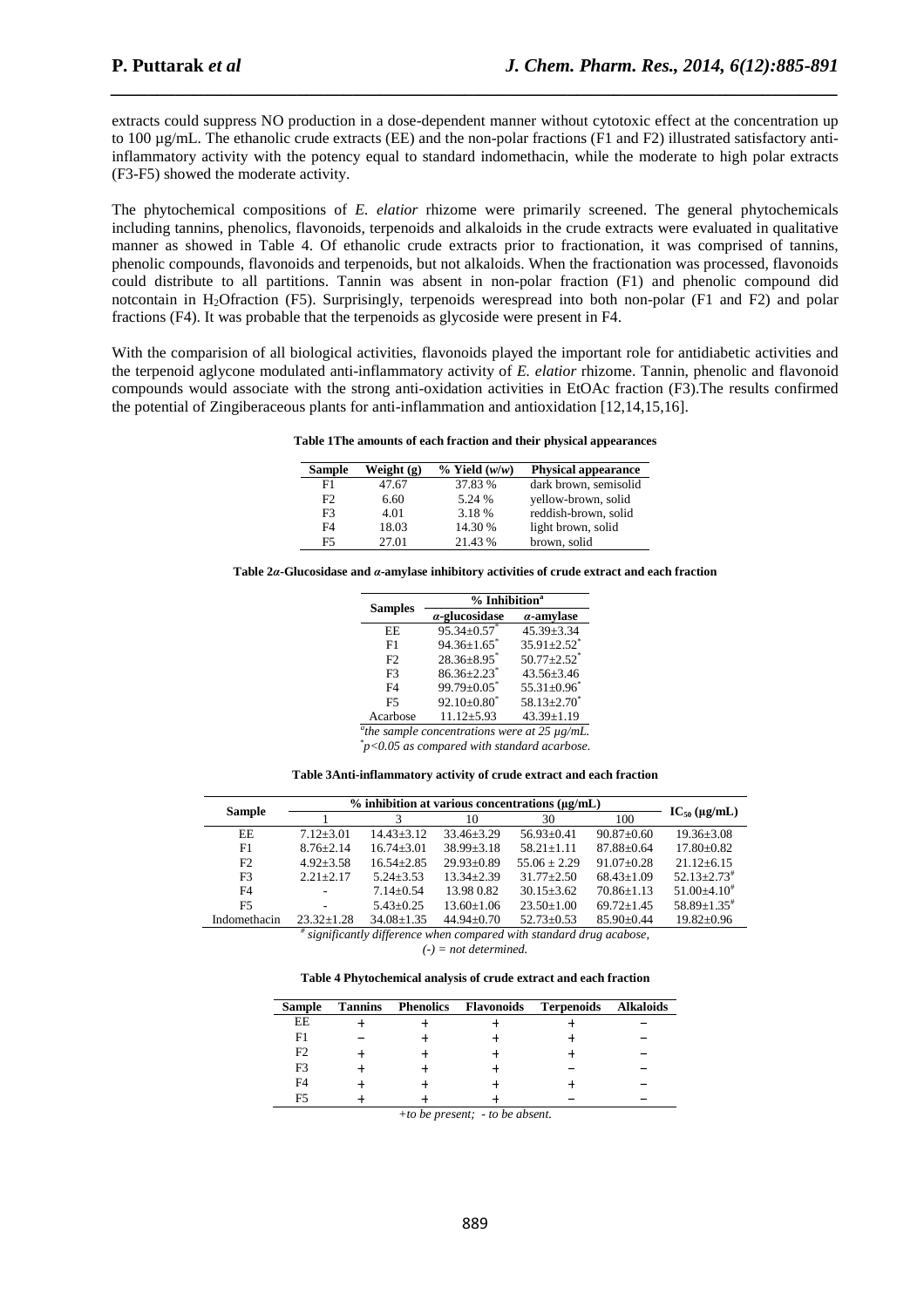

#### **CONCLUSION**

*E. elatior* rhizomes satisfactorily exhibited anti *α*-glucosidase and anti *α*-amylase, antioxidantion, anti-inflammatory activities. It demonstrated the ability of *E. elatior* rhizomes as the potentials to use for nutraceutical purpose in diabetic care. The isolation of active components from *E. elatior* rhizome for antidiabetic activity is ongoing.

#### **Acknowledgements**

The authors thank the Halal Food Science Center, Faculty of Science and Technology, Prince of Songkla University for financial support (Grant No. SAT-HC56-ST06). The authors would like to thank Assoc. Prof. Dr. Supinya Tewtrakul for cell culture facilities. We also thank Department of Pharmaceutical Chemistry, Department of Pharmacognosy and Pharmaceutical Botany, Faculty of Pharmaceutical Sciences and PPBEC for providing laboratory facilities.